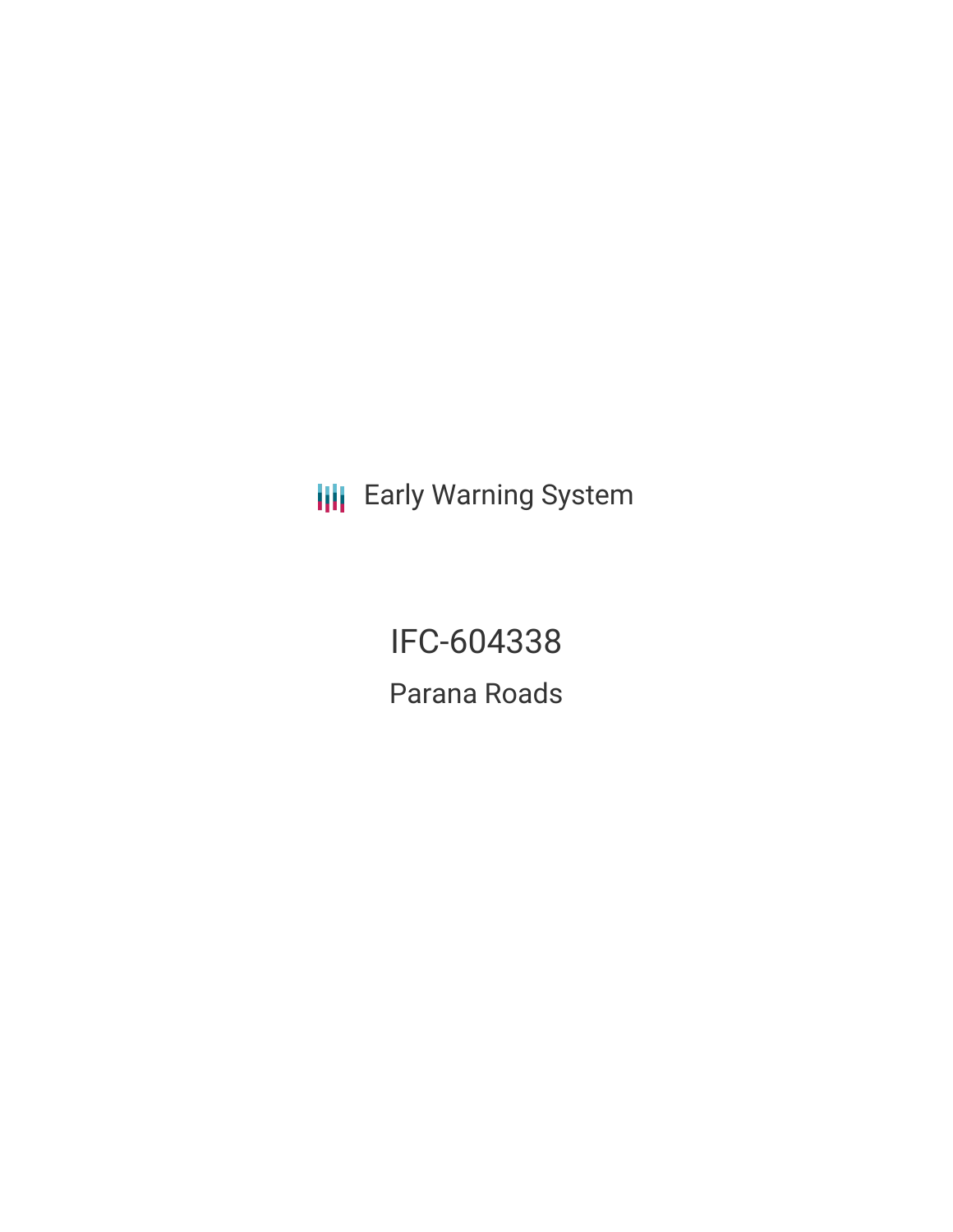| <b>Countries</b>               | <b>Brazil</b>                           |
|--------------------------------|-----------------------------------------|
| <b>Specific Location</b>       | Parana                                  |
| <b>Financial Institutions</b>  | International Finance Corporation (IFC) |
| <b>Status</b>                  | Active                                  |
| <b>Bank Risk Rating</b>        | U                                       |
| <b>Voting Date</b>             | 2019-10-01                              |
| <b>Borrower</b>                | <b>Federal Government</b>               |
| <b>Sectors</b>                 | Agriculture and Forestry, Transport     |
| <b>Investment Type(s)</b>      | Loan                                    |
| <b>Investment Amount (USD)</b> | $$11.00$ million                        |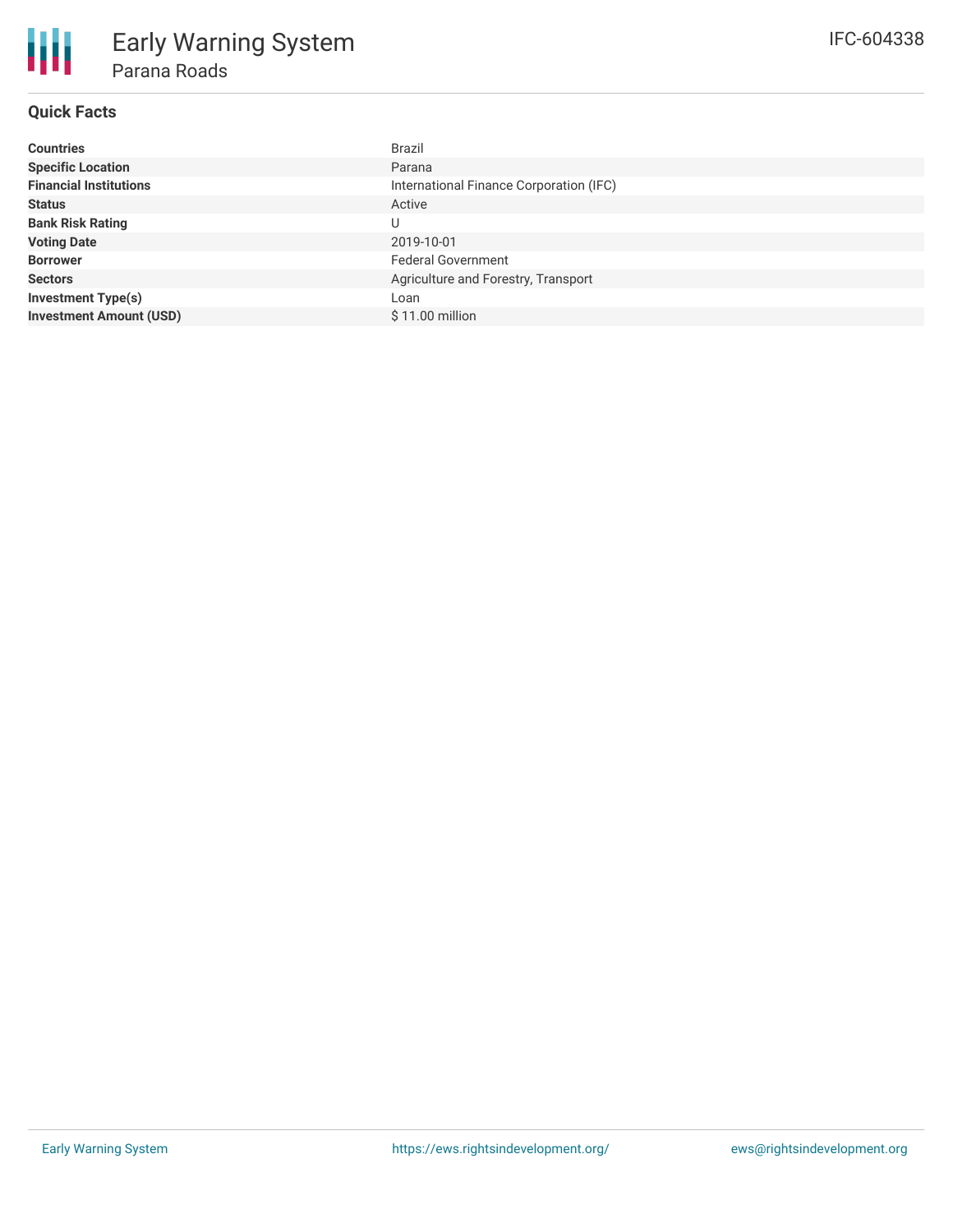

## **Project Description**

This is the second mandate signed with the Federal Government to develop federal road concessions. The two mandates account for more than 10 transactions, opening up the opportunity to undertake a programmatic approach for an in-depth change in the Brazilian road concession model. According to the bank: The new road concessions, encompassing 4,000 km of roads in the State of Parana, are expected to enhance the quality of the infrastructure provided in the main logistical corridors of agribusiness/ industry production outflow within the state network; improve connectivity between the municipalities in the countryside of the state; strengthen overall road safety for users; and decrease traffic congestion in the outskirts of the state's capital. The project will contribute to the consolidation of a transaction model that meets the demands of international investors and incorporates global road sector innovations.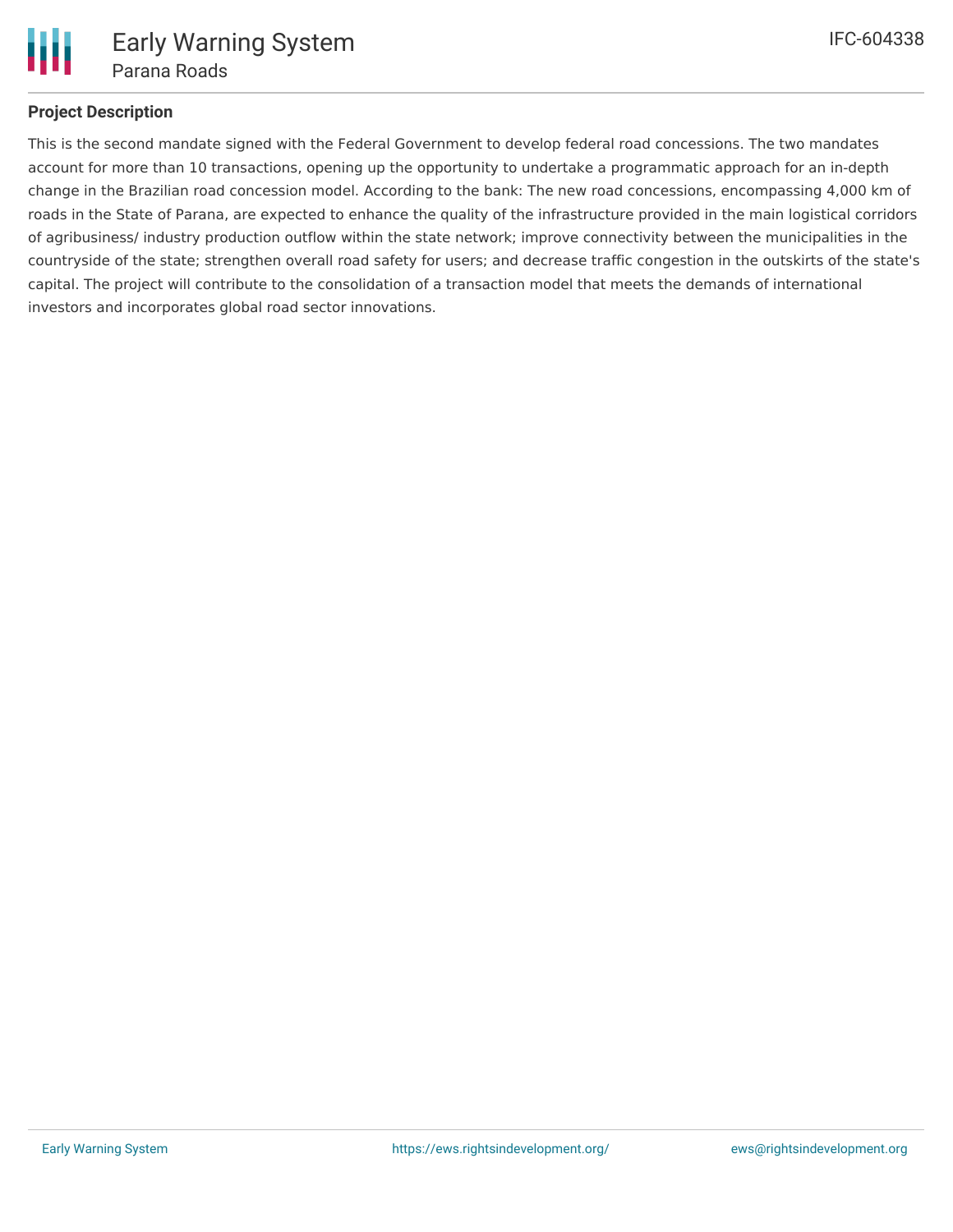

## **People Affected By This Project**

The new road concessions, encompassing 4,000 km of roads in the State of Parana, are expected to enhance the quality of the infrastructure provided in the main logistical corridors of agribusiness/ industry production outflow within the state network; improve connectivity between the municipalities in the countryside of the state; strengthen overall road safety for users; and decrease traffic congestion in the outskirts of the state's capital. The project will contribute to the consolidation of a transaction model that meets the demands of international investors and incorporates global road sector innovations.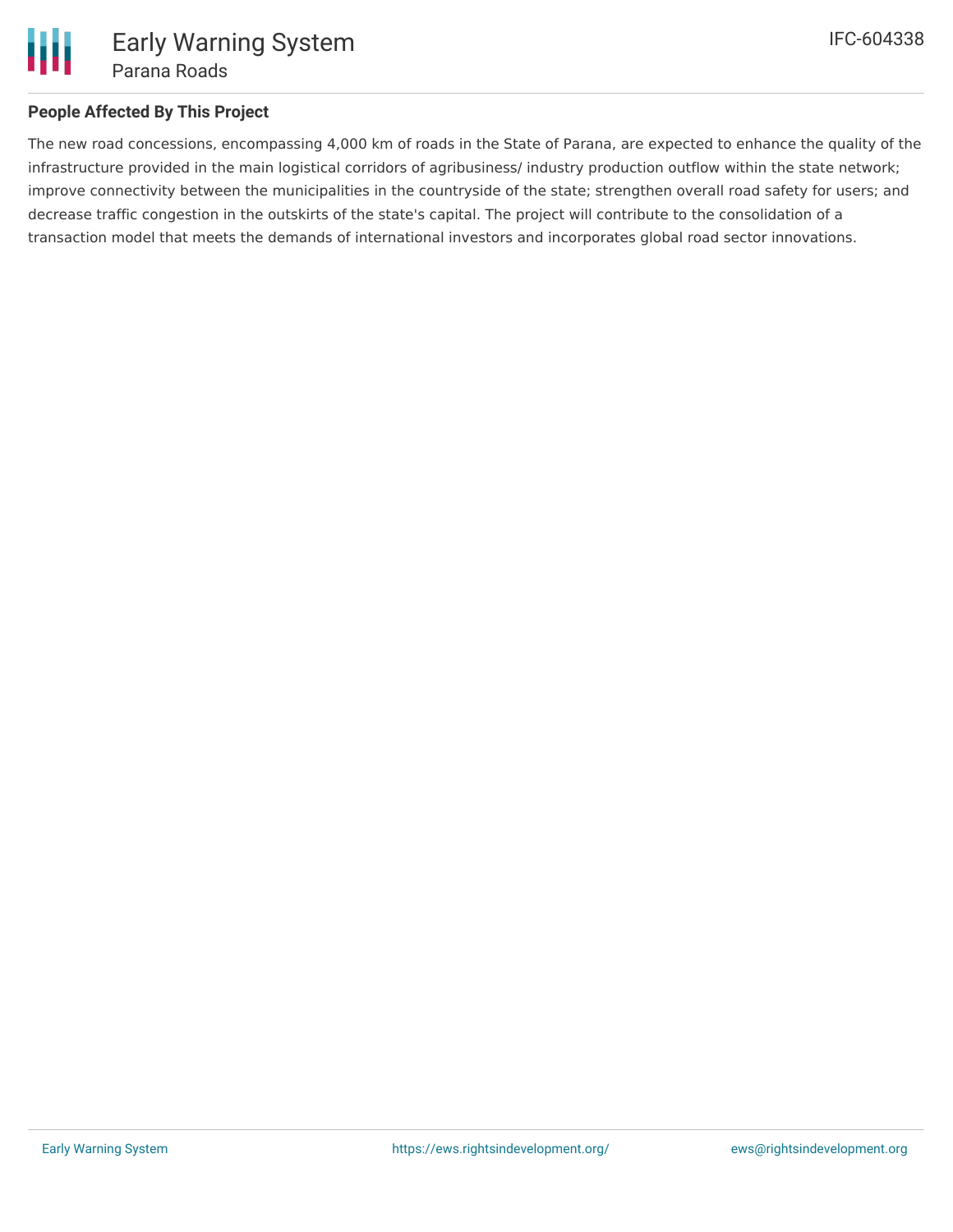## **Investment Description**

• International Finance Corporation (IFC)